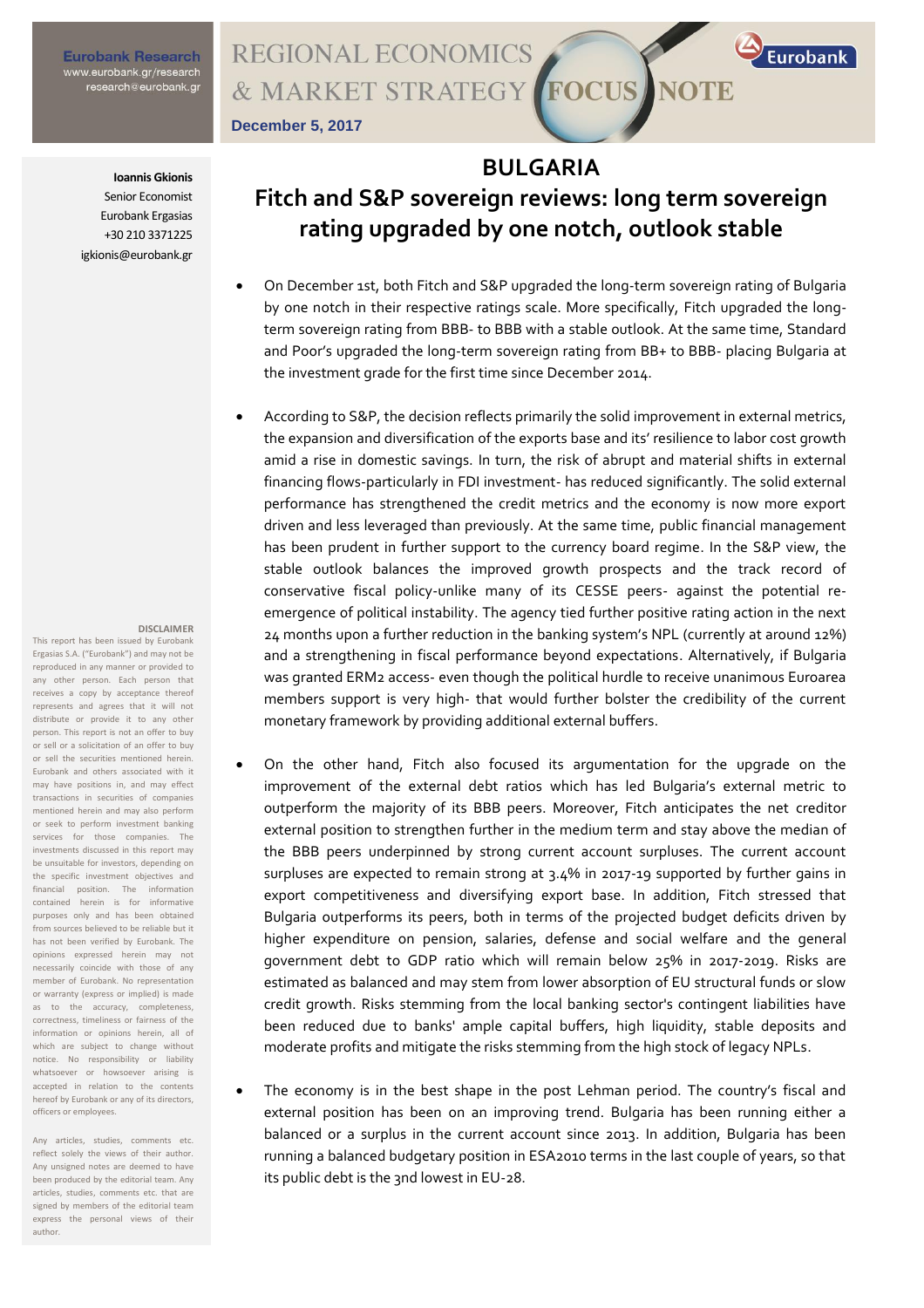**REGIONAL ECONOMICS** FOCUS & MARKET STRATEGY



### **December 5, 2017**

- According to the flash estimate release, real GDP expanded by 0.9% QoQ/3.9% YoY in Q3 compared to 1.0% QoQ/3.7% YoY in Q2 vs. 0.9% QoQ/3.7% YoY in Q1. As usual, there will be another estimate of the national accounts data published at a later stage and there will most probably be huge revisions and reallocations within the individual growth drivers' components. Although the components are yet to be known, growth most probably was once again domestic demand-driven.
- Final consumption remained strong on an annual basis, expanding by 1.1% QoQ/4.6% YoY in Q3 vs. 0.5% QoQ/3.8% YoY in Q2 compared to 1.0% QoQ/4.6% YoY in Q1. Final consumption received support from sustained labor market improvement coupled with still high real wage growth, a more expansionary fiscal stance compared to the same period last year, accelerating credit activity and increased tourism revenues in Q3. The unemployment rate declined further down to 6.1% in Q3-2017 down from 7.4% a year ago, the lowest level since Q1-2009, as the economy adds new jobs in the areas of specialized business and IT services. At the same time, real wage growth dynamics accelerated to 8.6% YoY in Q3 vs. 7.6% YoY in Q2 underpinned by the inflation slowdown (from 2.3% YoY in Q2 to 1.6% YoY in Q3). Credit to the non-government sector accelerated to 4.9% YoY in Q3 vs. only 1.5% YoY in 2016, compared to -1.2% YoY in 2015 and -8.2% YoY in 2014. Financial institutions are now less reluctant to lend, as heavy regulatory requirements posed by the banking system-wide AQR and Stress test are behind, and are still confronted by the negative interest rates on excess reserves. In addition, the net travel services surplus had reached 3.8% of GDP in 9M up from 1.1% in H1.
- Having expanded by around 3.8% YoY on average in the first three quarters of 2017, Bulgaria is now expected to register another year of strong-above potential-growth in 2018 (Figure 1). Private consumption dynamics are broadly set to remain strong as the economy benefits from an improving labor market, strong real wage growth, accelerating credit activity dynamics, a more expansionary fiscal policy stance next year, a vibrant export oriented manufacturing sector and an emerging tourism destination. On top, investments are expected to receive more support from improved EU-funds absorption.
- Nominal wages have been expanding at an average 7.4% YoY in 2014-2016 albeit from comparatively low levels. The labor productivity (measured by GDP/employed) lagged behind growing by 2.4% YoY on average in the same period. Real wages were growing even faster during the same period (on average by 8.9% YoY) because of deflation. Nominal wage growth has been outpacing labor productivity since 2012 (Figure 2). Wages in Bulgaria remain still the lowest in EU-28. So far, this has had a negligible negative impact on exports competitiveness. The export market share growth (of both goods and services, average five year) stood at 6.3% in 2016 down from 8.5% in 2010 (the relevant value has been always very positive with the exception of 2012) and above the EU Commission MIP monitoring threshold (-6%). The share of exports of G&S as a percentage of GDP stood at 63.5% (G:47.6% +S:15.8%) in 2016, broadly unchanged in 2013-2016 vs. 50.2% in 2010. Interestingly, the exports of goods in volume terms have been in positive territory in 2013-2016 (11.2%, 1.8%, 8.7%, and 2.6% respectively), while exports prices have been declining in the same period (- 3.1% -3.2% -3.8% and-6.0% respectively).
- Finally, recent market talk has focused on the probability of Bulgaria's joining the Exchange Rate Mechanism 2 (ERM2) mechanism. The incoming government coalition has vowed to accelerate the application to ERM2 on top of the efforts by the caretaker government before the elections of late March 2017. Joining the ERM2 for a period of at least two years is a formal prerequisite for Euro area membership. Currently, Bulgaria fulfills most of the nominal convergence criteria for Euroarea entry.
- On the other hand, real convergence criteria are not satisfied, although officially these are not part of the evaluation procedure. The living standards are the lowest in EU-28, productivity is equally the lowest in EU-28. The country is still subject to the Co-operation and Verification mechanism, which was set up in 2007 to monitor progress in the fields of judicial reform, corruption and organized crime. Even after accounting for the fast GDP growth trajectory in 2015- 2018, GDP per capita in PPS terms will have only climbed to 50% by the end of 2018.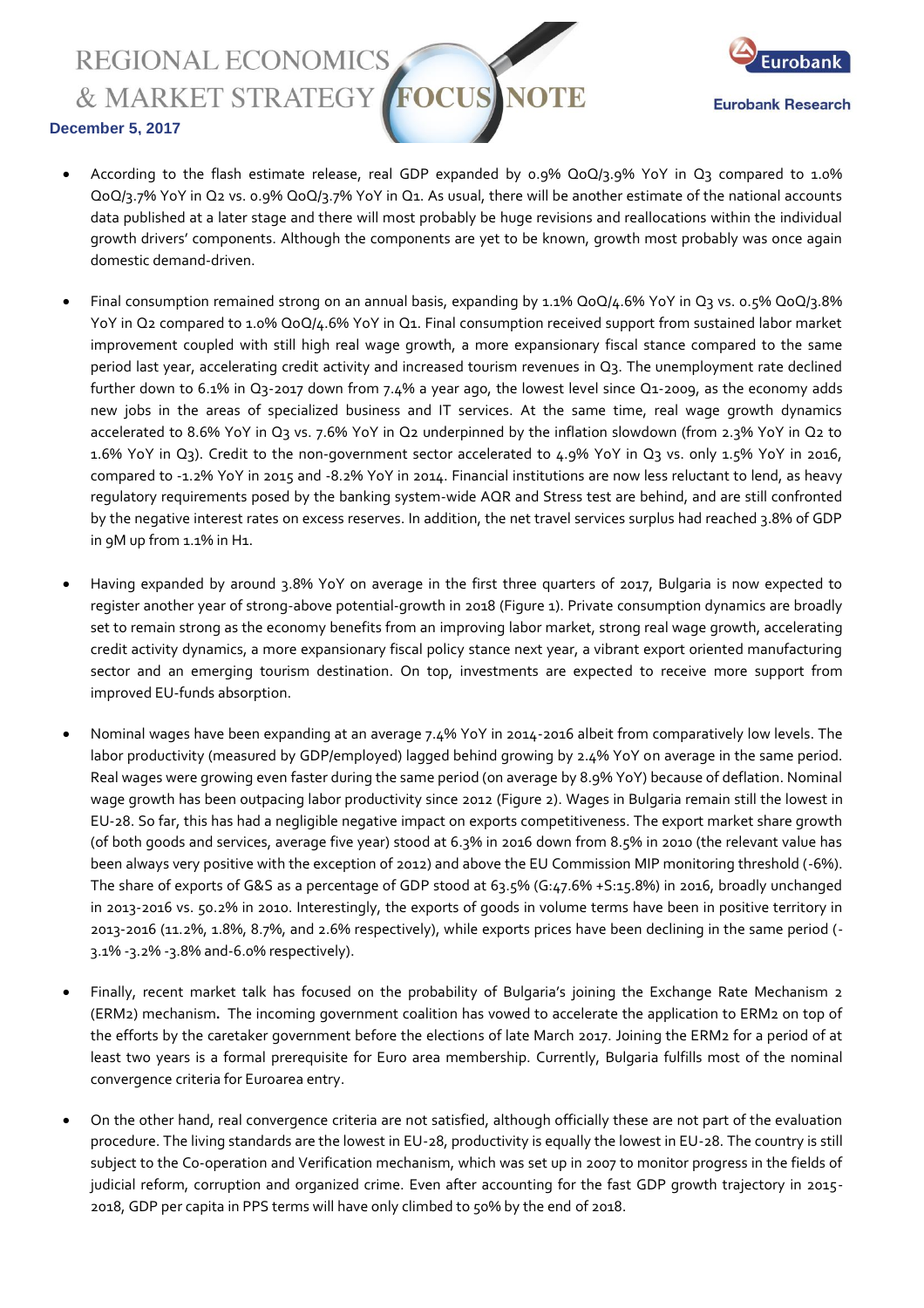**REGIONAL ECONOMICS** & MARKET STRATEGY E **December 5, 2017**



**Figure 1: Growth dynamics are set to remain strong in 2017-2018**



Source: Eurobank Research, Eurostat, National Authorities



**Figure 2: Unit Labor Costs on the rise in 2014-2016 (3Y average, %)**

Source: Eurobank Research, Eurostat